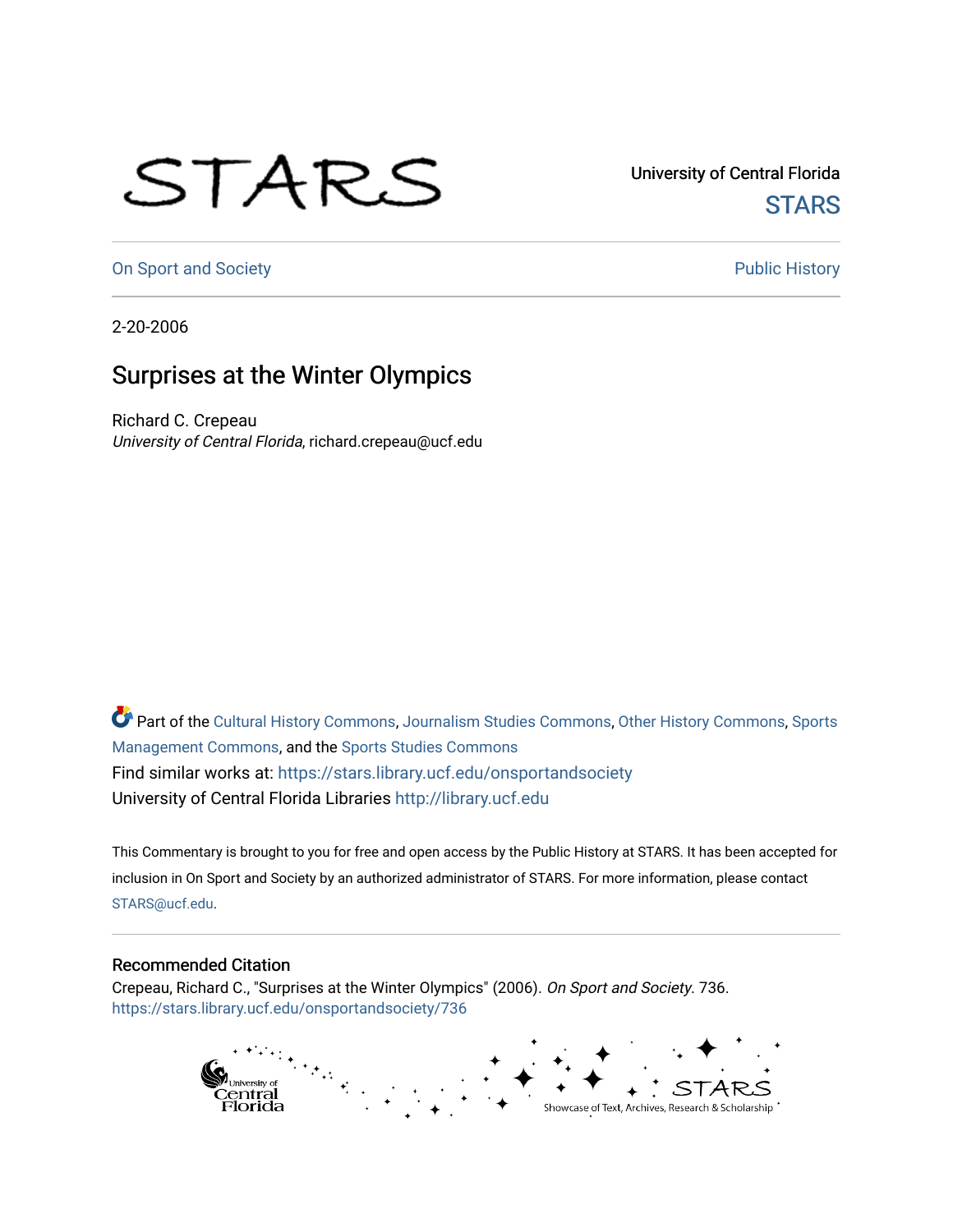## SPORT AND SOCIETY FOR H-ARETE Surprises at the Winter Olympics FEBRUARY 20, 2006

As the second week of the XXth Winter Olympic games begins the surprises continue to mount. Some are truly surprises while others are simply a tribute to the slim margins of difference among elite athletes. Still others are rooted in the misplaced expectations of the press.

The biggest surprise of the week was the Swedish women's hockey team advancing to the gold medal game by beating the United States in the semi-final game in a shootout. No one anticipated this outcome, but this is why games are played rather than simply awarding medals based on assumptions of superiority. Hockey is one of those games in which you can dominate an opponent and still look up at the scoreboard to find that the score is tied at the end of the game. The U.S. women must have had that feeling against Sweden. Then when the shootout began it became a crapshoot and in the end this one belonged to the team from Sweden led by some fabulous goal tending.

The hope is that the Swedish victory will give a major boost to the development of women's hockey throughout Sweden, and indeed all of Europe. This is sorely needed if the women's game is to survive at the international level.

By the end of the second Sunday of the games the American press, or at least a good portion of it, was lamenting the "failure" of American athletes at the Winter Games. Coming in for special attention were the U.S. skiers who have collected only a few scarce medals. However, Bode Miller never claimed he would win five golds in five events. In speed skating, Chad Hedrick did not make the same claim. These were wishful thinking projections by media people unaware of the level of international competition. In men's figure skating there was a genuine disappointment when the American trio won no medals.

Somehow American athletes get pre-ordained by the press as "favorites," or at least "favorites to win a medal," in some sport or another. How such ordinations are arrived at is never clear and not surprisingly the pre-ordained often do not medal. This "failure" happens because there are a bevy of athletes in each sport who are simply as good as, or better than, the American "designated favorite." Then when the "favorite" doesn't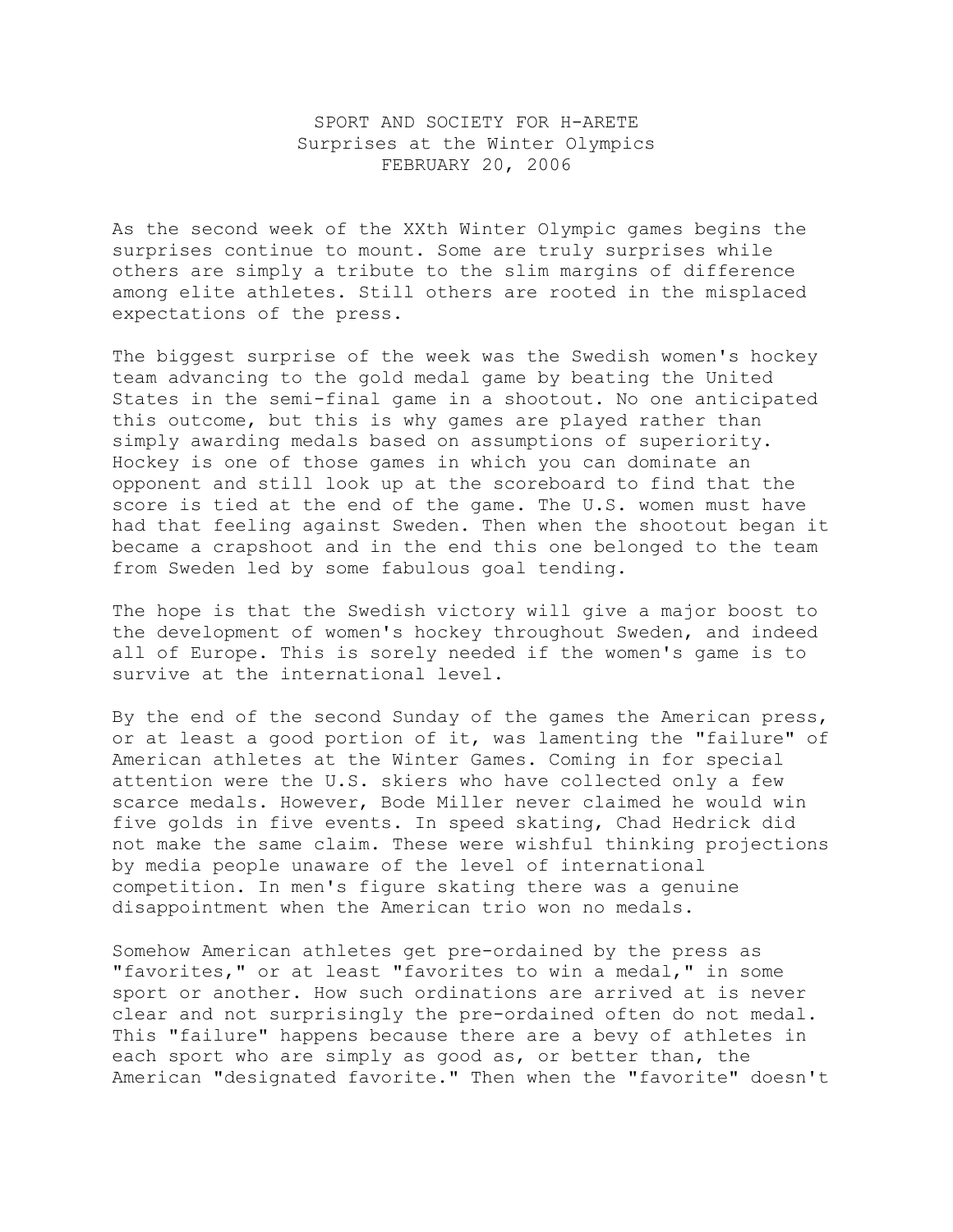win or medal, it is blamed on the athlete who "failed to deliver."

This skewered reading of events shortchanges the effort of the American athletes and shortchanges the efforts of the athletes who in fact do win these medals. It is also the result of considerable ignorance of many of these sports on the part of the American media. The levels of nonsense being written by reporters from Orlando who think that the Daytona 500 is a winter sport, is either shocking or simply laughable, depending on how tolerant you feel while reading the morning paper.

It is another oddity that some athletes rise to a special occasion such as the Olympic games, stun the crowd, and win their event. Following the games they slip back into the pack, still good, but not performing at the peak they displayed in the Olympics. It is also true that some elite athletes fail under the pressure of the Olympics, or have an off day in an event, missing the opportunity to shine on this particular high profile stage. In like fashion they leave the Olympic venue, regain their skills, and continue to perform at the elite level. This is one of the great mysteries of sport and, of course, part of what is so intriguing about sport and about the Olympic games.

The biggest absurdity thus far occurred Saturday night as the Italian police raided the residence of the Austrian crosscountry ski team. The result was an initial claim that doping paraphernalia had been seized at the home. Tests are yet to be done. Dick Pound, World Anti-Doping Guru, who tipped the Italian police, apparently following a tip he got from an unnamed source, prompted the raid.

The Austrian team competed Sunday in the 4X100 cross-country relay, and after being up all-night and strip-searched they faded fast in the relay finishing last. Dick Pound thus used a tip to ruin an Olympic event for Austria. If the Austrians had been doping all that was needed was a test, either preceding or following the event. This sort of harassment prior to an event would be a very nice way to manipulate the outcome of events.

Apparently Dick Pound now has carte blanche to do anything he wants to do in the name of the anti-drugs crusade that has become his obsession. "The gloves are off now," said Pound. "The public authorities and sports authorities are prepared to work together." One wonders if it will matter to anyone, other than the Austrians, if nothing comes of this raid. Let the Dick Pound Games begin!